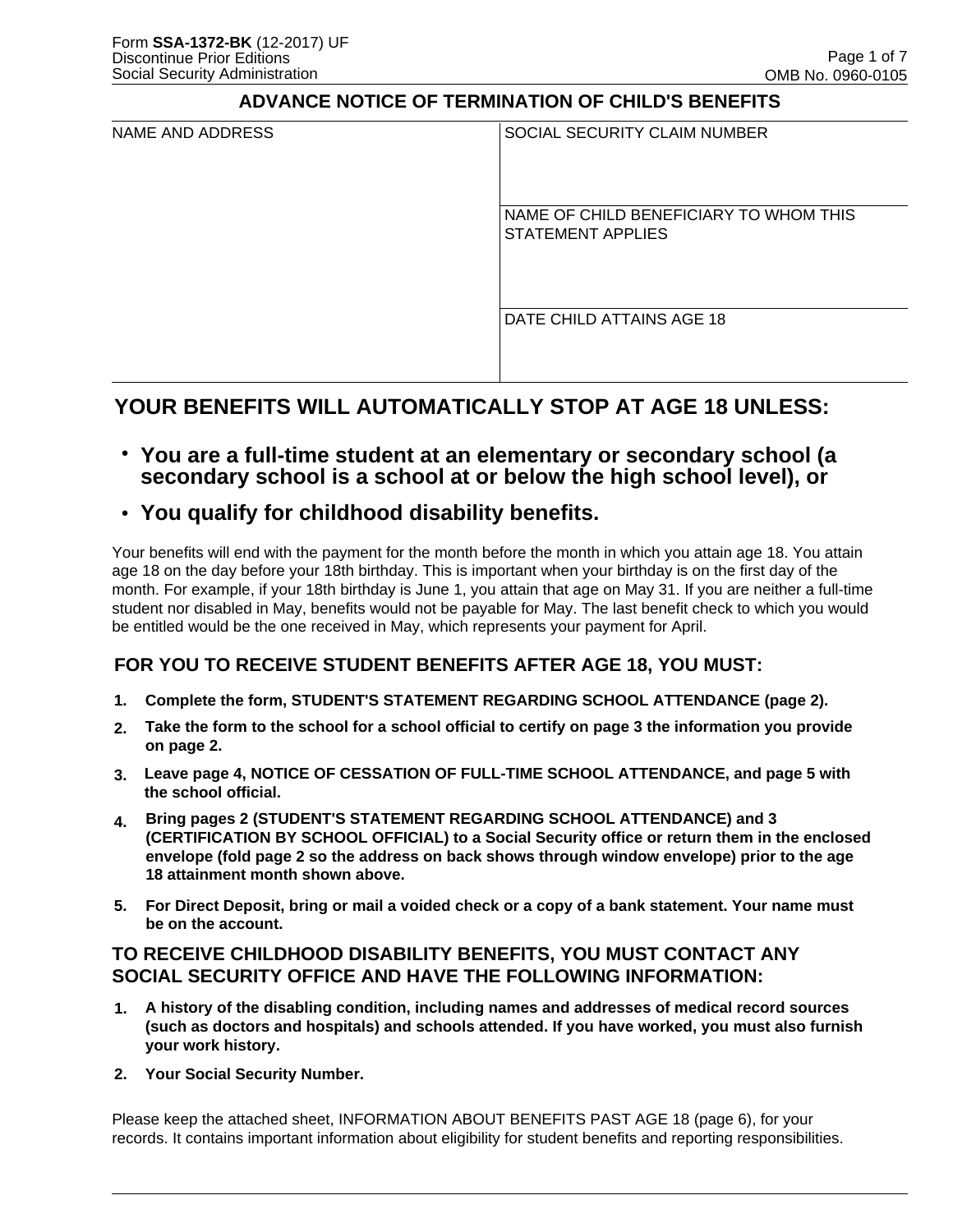|    | Form SSA-1372-BK (12-2017) UF<br><b>Discontinue Prior Editions</b>                                                                                                                                                                                                                                                                                                                                                                                                                                                                                                                                                                                                                                                               |                                   |                                      |                |                                          | Page 2 of 7                                                                    |
|----|----------------------------------------------------------------------------------------------------------------------------------------------------------------------------------------------------------------------------------------------------------------------------------------------------------------------------------------------------------------------------------------------------------------------------------------------------------------------------------------------------------------------------------------------------------------------------------------------------------------------------------------------------------------------------------------------------------------------------------|-----------------------------------|--------------------------------------|----------------|------------------------------------------|--------------------------------------------------------------------------------|
|    | <b>Social Security Administration</b>                                                                                                                                                                                                                                                                                                                                                                                                                                                                                                                                                                                                                                                                                            |                                   |                                      |                |                                          | OMB No. 0960-0105                                                              |
|    | STUDENT'S STATEMENT REGARDING SCHOOL ATTENDANCE                                                                                                                                                                                                                                                                                                                                                                                                                                                                                                                                                                                                                                                                                  |                                   |                                      |                |                                          |                                                                                |
|    | The information requested on this form is sought pursuant to<br>authority granted by law (42 U.S.C. 402 and 405). While you<br>are not required to respond, your cooperation is needed to<br>confirm your past and/or continuing entitlement to<br>student benefits.                                                                                                                                                                                                                                                                                                                                                                                                                                                             |                                   | <b>NAME AND ADDRESS</b>              |                |                                          |                                                                                |
|    | SOCIAL SECURITY CLAIM NUMBER                                                                                                                                                                                                                                                                                                                                                                                                                                                                                                                                                                                                                                                                                                     |                                   |                                      |                |                                          | (For a change or correction of address, line through the old                   |
|    |                                                                                                                                                                                                                                                                                                                                                                                                                                                                                                                                                                                                                                                                                                                                  |                                   | address and insert the new address.) |                |                                          |                                                                                |
| 1. | <b>Current School Attendance</b>                                                                                                                                                                                                                                                                                                                                                                                                                                                                                                                                                                                                                                                                                                 |                                   |                                      |                |                                          |                                                                                |
|    | (a) Are you now in full-time attendance?<br>Yes<br>were in full-time attendance prior to the break and will continue school in the fall, you should answer YES to question 1(a). You should show the<br>beginning date of the fall semester for question 1(b). See question 2 for past school attendance information.)                                                                                                                                                                                                                                                                                                                                                                                                           |                                   |                                      |                |                                          | NO (NOTE: If you are completing this form during a summer break period and you |
|    | (b) Print School's Name and Address                                                                                                                                                                                                                                                                                                                                                                                                                                                                                                                                                                                                                                                                                              |                                   |                                      |                | School Year Began<br>Month, Day, Year    | School Year Will End<br>Month, Day, Year                                       |
|    | (c) Type of School Program<br><b>High School</b><br>Other (Specify):                                                                                                                                                                                                                                                                                                                                                                                                                                                                                                                                                                                                                                                             | Home School                       |                                      | <b>GED</b>     | Technical                                | Vocational                                                                     |
|    | (d) Show the number of hours per week you are scheduled to attend                                                                                                                                                                                                                                                                                                                                                                                                                                                                                                                                                                                                                                                                |                                   |                                      |                |                                          | Hours                                                                          |
|    | (e) Show your EXPECTED graduation date from SECONDARY school (e.g., high school)                                                                                                                                                                                                                                                                                                                                                                                                                                                                                                                                                                                                                                                 |                                   |                                      |                |                                          | Month, Year                                                                    |
|    | (f) What months between now and your expected graduation will you not be in full-<br>time attendance for the full month? (For example, months of summer vacation)                                                                                                                                                                                                                                                                                                                                                                                                                                                                                                                                                                |                                   |                                      |                |                                          |                                                                                |
| 2. | <b>Last School Year</b>                                                                                                                                                                                                                                                                                                                                                                                                                                                                                                                                                                                                                                                                                                          |                                   |                                      |                |                                          | <b>PAST DATES OF ATTENDANCE</b>                                                |
|    | (a) Print School's Name and Address                                                                                                                                                                                                                                                                                                                                                                                                                                                                                                                                                                                                                                                                                              |                                   |                                      |                | School Year Began<br>Month, Day, Year    | <b>School Year Ended</b><br>Month, Day, Year                                   |
|    | <b>High School</b><br>(b) Type of School Program<br>Other (Specify):                                                                                                                                                                                                                                                                                                                                                                                                                                                                                                                                                                                                                                                             | Home School                       |                                      | <b>GED</b>     | Technical                                | Vocational                                                                     |
|    | (c) Show the number of hours per week you were scheduled to attend                                                                                                                                                                                                                                                                                                                                                                                                                                                                                                                                                                                                                                                               |                                   |                                      |                |                                          | Hours                                                                          |
| 3. | Are you disabled?<br>Yes<br>No.                                                                                                                                                                                                                                                                                                                                                                                                                                                                                                                                                                                                                                                                                                  |                                   |                                      |                |                                          |                                                                                |
| 4. | Are you married?<br>$Yes \mid \text{No}$                                                                                                                                                                                                                                                                                                                                                                                                                                                                                                                                                                                                                                                                                         |                                   |                                      |                | (If yes, show the date you were married) | Month, Day, Year                                                               |
| 5. | (a) Do you expect to earn more than                                                                                                                                                                                                                                                                                                                                                                                                                                                                                                                                                                                                                                                                                              | in year                           |                                      | $\overline{?}$ | Yes                                      | No                                                                             |
|    | (b) If YES, how much do you expect your total earnings to be in year                                                                                                                                                                                                                                                                                                                                                                                                                                                                                                                                                                                                                                                             |                                   |                                      |                | $2$ \$                                   | Month, Year                                                                    |
|    | (c) Enter the first month you expect to earn over                                                                                                                                                                                                                                                                                                                                                                                                                                                                                                                                                                                                                                                                                | in year                           |                                      |                |                                          |                                                                                |
| 6. | Are you being paid by your employer to attend school?                                                                                                                                                                                                                                                                                                                                                                                                                                                                                                                                                                                                                                                                            | Yes                               | <b>No</b>                            |                |                                          |                                                                                |
| 7. | Do you have a bank account? $\Box$ Yes<br>No<br>(If yes, attach a voided check or copy of a savings account statement to this form. <b>Student's name must be on the account.)</b>                                                                                                                                                                                                                                                                                                                                                                                                                                                                                                                                               |                                   |                                      |                |                                          |                                                                                |
| 8. | Do you have an unsatisfied warrant for your arrest for a crime or attempted crime of flight to avoid prosecution or<br>confinement or escape from custody?<br>Yes                                                                                                                                                                                                                                                                                                                                                                                                                                                                                                                                                                | No                                |                                      |                |                                          |                                                                                |
|    | I understand that SSA will use the earnings reported to SSA by my employer(s) and my self-employment tax return (if applicable)<br>as the report of earnings required by law and adjust benefits under the earnings test. I also understand that it is my responsibility<br>to ensure that the information I give SSA concerning my earnings is correct. I also understand that I must furnish additional<br>information as needed when my benefit adjustment is not correct based on the earnings on my record.                                                                                                                                                                                                                 |                                   |                                      |                |                                          |                                                                                |
|    | I declare under penalty of perjury that I have examined all the information on this form, and on any accompanying statements or<br>forms, and it is true and correct to the best of my knowledge. I understand that anyone who knowingly gives a false or misleading<br>statement about a material fact in this information, or causes someone else to do so, commits a crime and may be sent to prison,<br>or may face other penalties, or both. I also certify that I have read the detachable information sheet. I authorize my school to<br>disclose to the Social Security Administration any information concerning my status as a student as it pertains to past, current, or<br>future Social Security student benefits. |                                   |                                      |                |                                          |                                                                                |
|    | Signature (First Name, Middle Initial, Last Name (Write in ink))                                                                                                                                                                                                                                                                                                                                                                                                                                                                                                                                                                                                                                                                 | <b>SIGNATURE OF STUDENT</b>       | <b>Mailing Address</b>               |                |                                          |                                                                                |
|    |                                                                                                                                                                                                                                                                                                                                                                                                                                                                                                                                                                                                                                                                                                                                  |                                   |                                      |                |                                          |                                                                                |
|    | <b>Student's Own Social Security Number</b>                                                                                                                                                                                                                                                                                                                                                                                                                                                                                                                                                                                                                                                                                      | Telephone Number (with area code) |                                      |                | Date                                     |                                                                                |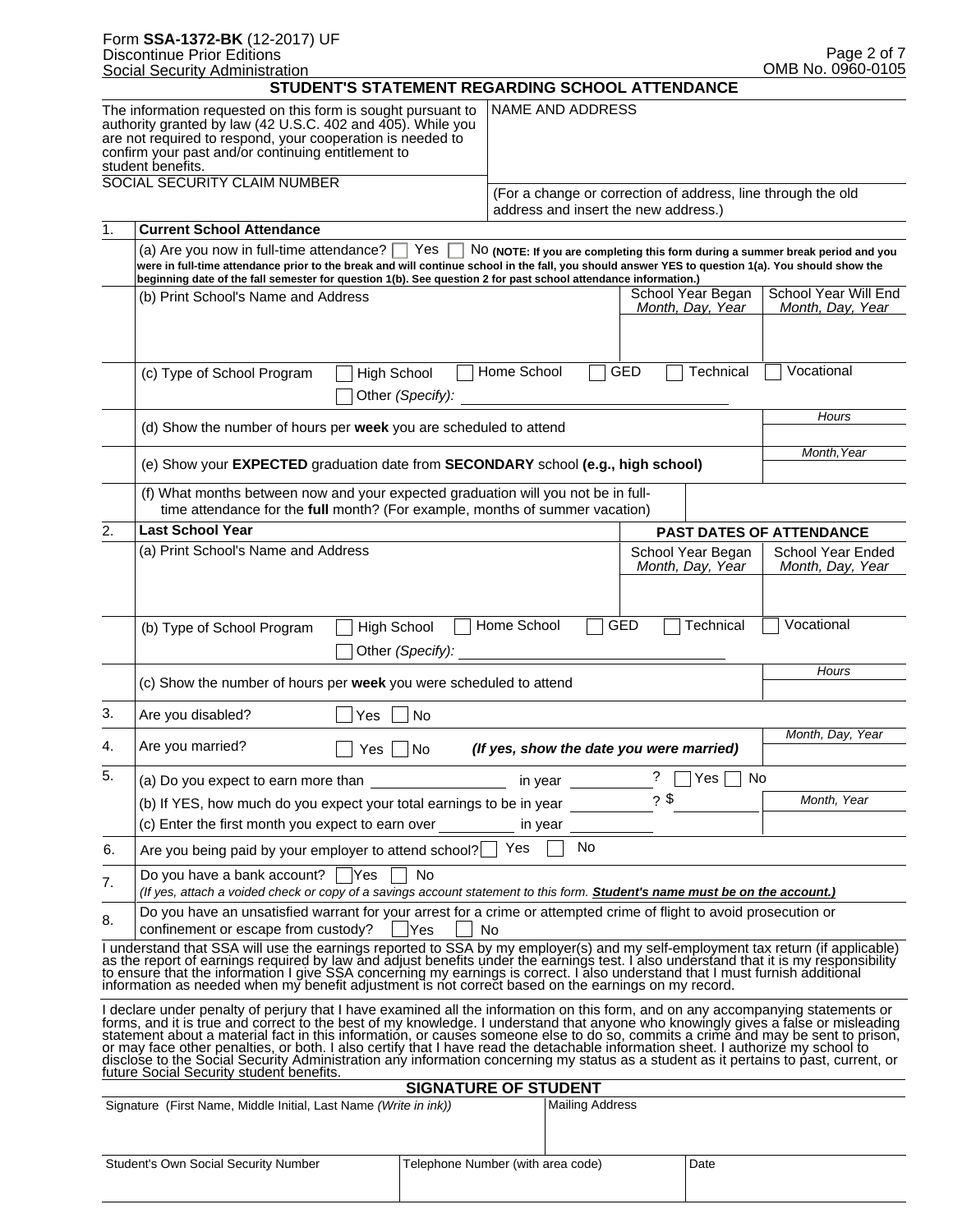### **CERTIFICATION BY SCHOOL OFFICIAL**

| Name of Student                                                                                                                                                                                                                                                                                                                                                                                                                                   | Social Security Claim Number    |  |  |  |  |  |
|---------------------------------------------------------------------------------------------------------------------------------------------------------------------------------------------------------------------------------------------------------------------------------------------------------------------------------------------------------------------------------------------------------------------------------------------------|---------------------------------|--|--|--|--|--|
| Please review the information the student provided on page 2, answer the questions below, annotate the student's<br>expected graduation date on page 4, and sign and date the form in the space provided. You should give pages 2<br>and 3 to the student to return to the Social Security Administration. Please retain page 4 for reporting if the student's<br>full-time attendance ends, or the student graduates, before the date indicated. |                                 |  |  |  |  |  |
| 1) All information entered in items 1 and 2 of page 2 is correct according to the school's records.                                                                                                                                                                                                                                                                                                                                               |                                 |  |  |  |  |  |
| Yes<br>No                                                                                                                                                                                                                                                                                                                                                                                                                                         |                                 |  |  |  |  |  |
| 2) Is the school's course of study at least 13 weeks in duration?                                                                                                                                                                                                                                                                                                                                                                                 |                                 |  |  |  |  |  |
| Yes<br>No                                                                                                                                                                                                                                                                                                                                                                                                                                         |                                 |  |  |  |  |  |
| 3) Please indicate which of the following applies to the school's operating basis.                                                                                                                                                                                                                                                                                                                                                                |                                 |  |  |  |  |  |
| Yearly                                                                                                                                                                                                                                                                                                                                                                                                                                            |                                 |  |  |  |  |  |
| Quarterly/Semester - No Reenrollment Required                                                                                                                                                                                                                                                                                                                                                                                                     |                                 |  |  |  |  |  |
| Quarterly/Semester - Reenrollment Required                                                                                                                                                                                                                                                                                                                                                                                                        |                                 |  |  |  |  |  |
| 4) I received pages 4 and 5 of this form for reporting changes in the student's attendance.                                                                                                                                                                                                                                                                                                                                                       |                                 |  |  |  |  |  |
| $\bigcap$ Yes<br>$\Box$ No                                                                                                                                                                                                                                                                                                                                                                                                                        |                                 |  |  |  |  |  |
| 5) I annotated page 4 of this form with the student's expected graduation date as reported on page 2 of this form.                                                                                                                                                                                                                                                                                                                                |                                 |  |  |  |  |  |
| Yes<br>$\Box$ No                                                                                                                                                                                                                                                                                                                                                                                                                                  |                                 |  |  |  |  |  |
| I declare under penalty of perjury that I have examined all the information on this form, and on any<br>accompanying statements or forms, and it is true and correct to the best of my knowledge.                                                                                                                                                                                                                                                 |                                 |  |  |  |  |  |
| School                                                                                                                                                                                                                                                                                                                                                                                                                                            |                                 |  |  |  |  |  |
| Official                                                                                                                                                                                                                                                                                                                                                                                                                                          |                                 |  |  |  |  |  |
| Signs _<br><u>and the set of the set of the set of the set of the set of the set of the set of the set of the set of the set of the set of the set of the set of the set of the set of the set of the set of the set of the set of the set </u>                                                                                                                                                                                                   |                                 |  |  |  |  |  |
|                                                                                                                                                                                                                                                                                                                                                                                                                                                   |                                 |  |  |  |  |  |
| Date                                                                                                                                                                                                                                                                                                                                                                                                                                              | Phone Number (with area code) _ |  |  |  |  |  |
|                                                                                                                                                                                                                                                                                                                                                                                                                                                   |                                 |  |  |  |  |  |

The people in your Social Security office will be glad to help you with any questions c[oncerning this form or any](www.socialsecurity.gov/schoolofficials/.)  other questions you have about Social Security. **For more information, please see:** <www.socialsecurity.gov/schoolofficials/.>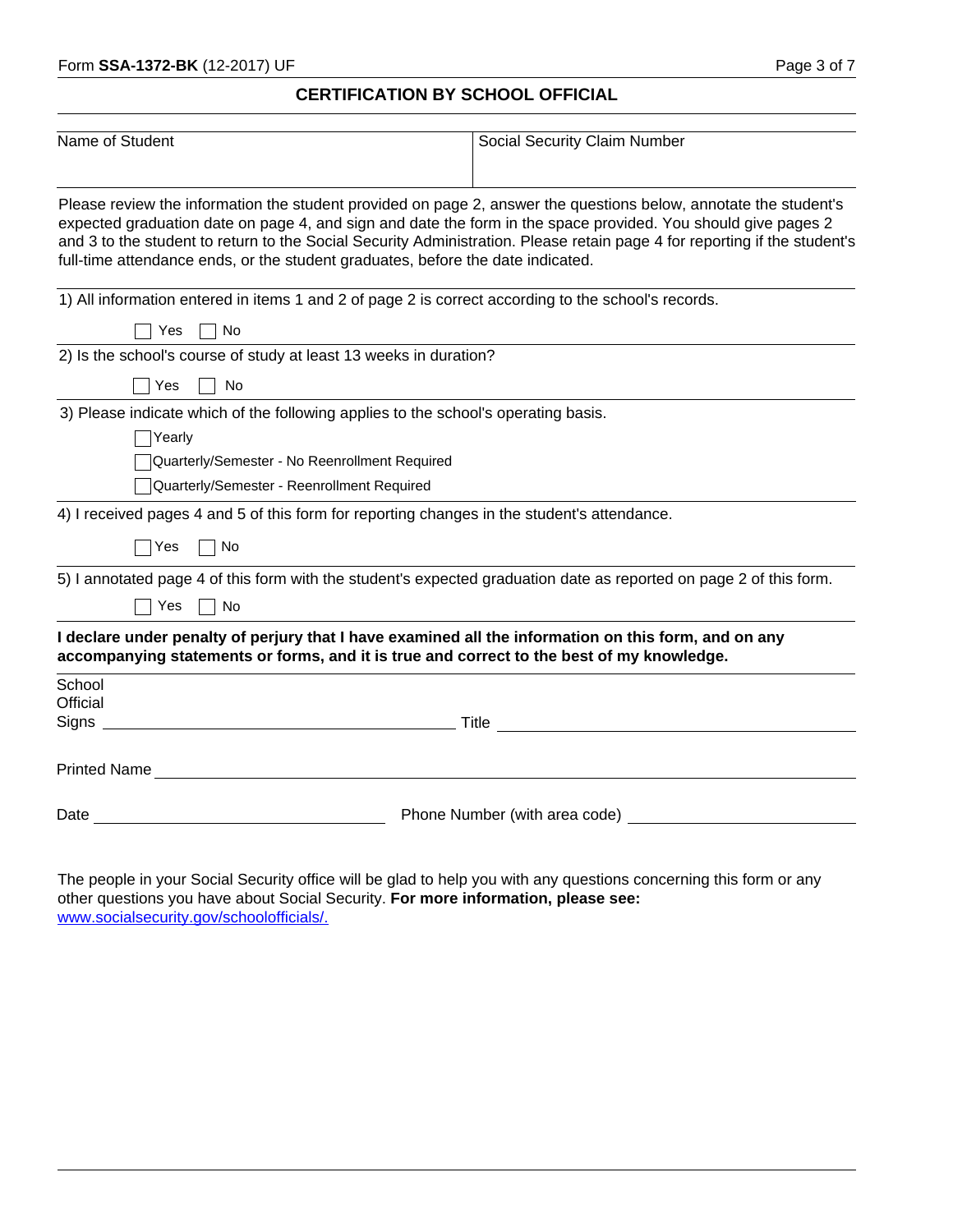### **SCHOOL SHOULD DETACH AND RETAIN THIS FORM**

| NOTICE OF CESSATION OF FULL-TIME SCHOOL ATTENDANCE                                                |                              |  |  |  |  |  |  |
|---------------------------------------------------------------------------------------------------|------------------------------|--|--|--|--|--|--|
| DATE OF BIRTH<br>NAME OF SOCIAL SECURITY BENEFICIARY                                              | SOCIAL SECURITY CLAIM NUMBER |  |  |  |  |  |  |
| STUDENT'S SOCIAL SECURITY NUMBER<br>STUDENT'S EXPECTED<br><b>GRADUATION DATE</b><br>(FROM PAGE 2) | MONTH, YEAR                  |  |  |  |  |  |  |

#### REASON:

- 1. Withdrawal, suspension, or expulsion
	- 2. Changed to part-time status
	- 3. Failed to continue in full-time attendance at start of new term (or new school year)
	- 4. Other (Explain)

NAME AND ADDRESS OF SCHOOL

| I declare under penalty of perjury that I have examined all the information on this form, and on any<br>accompanying statements or forms, and it is true and correct to the best of my knowledge. |  |
|---------------------------------------------------------------------------------------------------------------------------------------------------------------------------------------------------|--|
|                                                                                                                                                                                                   |  |

| SIGNATURE (OR FACSIMILE) OF SCHOOL OFFICIAL | <b>IPRINTED NAME</b> |
|---------------------------------------------|----------------------|
|                                             |                      |
| TITLE                                       | <b>IDATE</b>         |
|                                             |                      |

#### **IMPORTANT INFORMATION ABOUT THIS FORM**

This form contains the name, date of birth, and Social Security claim number of a child beneficiary who tells us that he/she is (or will be when school resumes) a full-time student at your school. One of the conditions a child between 18 and 19 must meet to receive Social Security benefits is that he/she be a full-time student.

#### **Full-Time Attendance**

For Social Security purposes, a student in "full-time attendance" is one who is attending an elementary or secondary school and is enrolled in a day or evening non-correspondence course at least 13 weeks in duration. In addition, the student must be scheduled to attend at the rate of at least 20 hours weekly and be carrying a subject load that is considered full-time for day students under the school's standards and practices. If there is any question about whether a student's attendance is full or part-time, please apply your school's usual criteria.

#### **What to Report**

Please hold this form until the student is no longer a full-time student at your school (whether this is during the current school year, at the start of the next school year, or any time after that). Then, enter the date he/she stopped being a fulltime student, check the appropriate box above and return the completed form to the Social Security office shown above. You should not return the form to report that attendance stopped for a scheduled break (e.g., summer break) unless you do not expect the student to return after the break. **You should report if the student stops attending school full-time, or graduates earlier than the expected graduation date shown above.** The people in your Social Security office will be glad to help you with any questions concerning this form or any other questions you have about Social Security. **For more information, please see: www.socialsecurity.gov/schoolofficials/.** 

Thanks for your cooperation..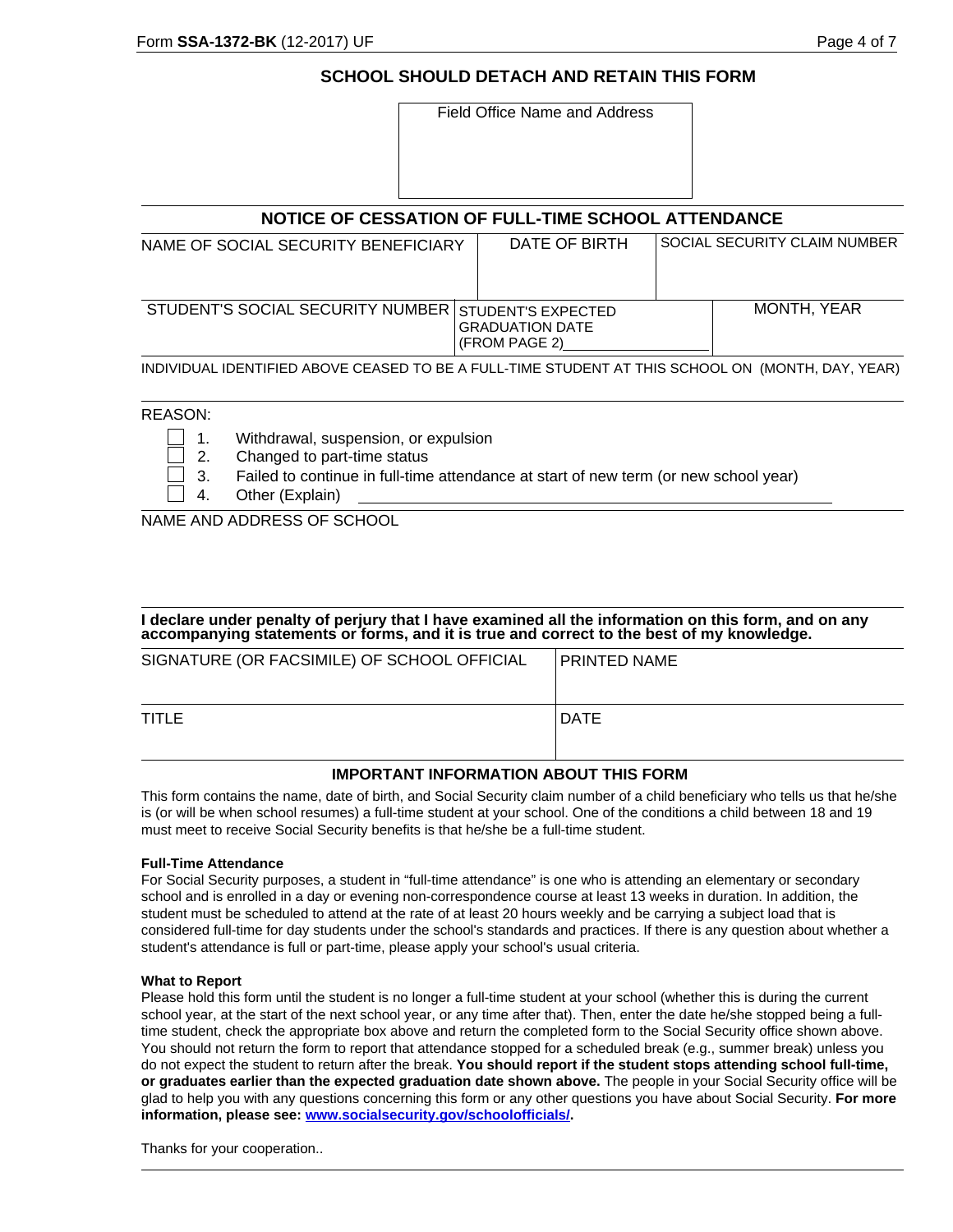# **Privacy Act Statement Collection and Use of Personal Information**

Sections 202(d) and 205(a) of the Social Security Act, as amended, allow us to collect this information. Furnishing us this information is voluntary. However, failing to provide all or part of the information may prevent an accurate and timely decision on your claim.

We will use the information to verify your school attendance and eligibility for student benefits. We may also share your information for the following purposes, called routine uses:

- 1. To third party contacts where necessary to establish or verify information provided by representative payees or payee applicants; and
- 2. To applicants, claimants, prospective applicants or claimants, other than the data subject, their authorized representative payees to the extent necessary to pursue Social Security claims and to representative payees when the information pertains to individuals for whom they serve as representative payees, for the purpose of assisting SSA in administering its representative payment responsibilities under the Social Security Act and assisting the representative payees in performing their duties as payees, including receiving and accounting for benefits for individuals for whom they serve as payees.

In addition, we may share this information in accordance with the Privacy Act and other Federal laws. For example, where authorized, we may use and disclose this information in computer matching programs, in which our records are compared with other records to establish or verify a person's eligibility for Federal benefit programs and for repayment of incorrect or delinquent debts under these programs.

A list of additional routine uses is available in our Privacy Act System of Records Notice (SORN) 60-0089, entitled Claims Folders System. Additional information and a full listing of all our SORNs are available on our website at<www.socialsecurity.gov/foia/bluebook>.

**Paperwork Reduction Act Statement -** This information collection meets the requirements of 44 U.S. C. § 3507, as amended by section 2 of the Paperwork Reduction Act of 1995. You do not need to answer these questions unless we display a valid Office of Management and Budget (OMB) control number. We estimate that it will take about 3 minutes to read the instructions, gather the facts, and answer the questions. *Send only comments relating to our time estimate above to: SSA, 6401 Security Blvd, Baltimore, MD 21235-6401.*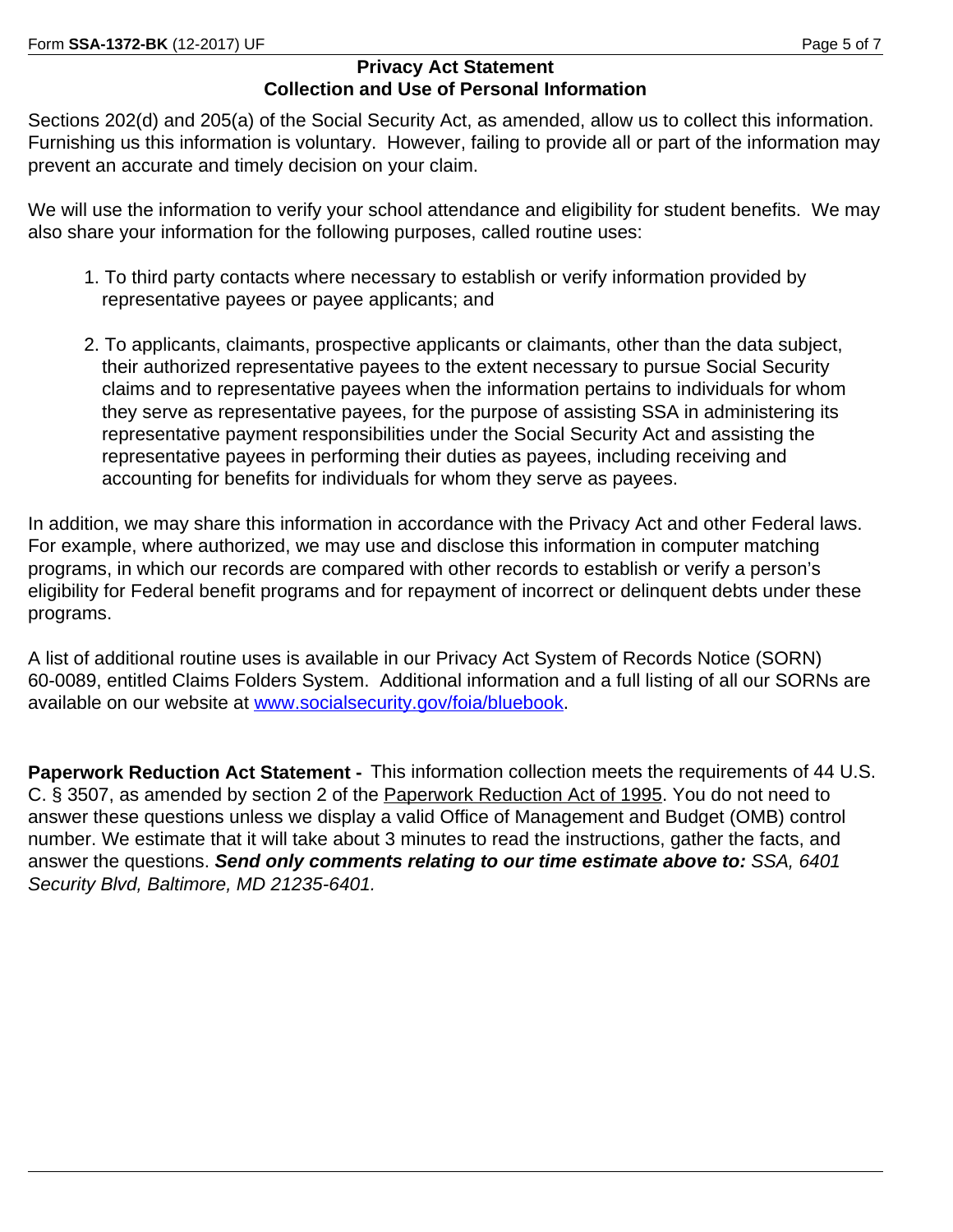### **STUDENT SHOULD DETACH AND KEEP THIS INFORMATION FOR FUTURE REFERENCE**

### **INFORMATION ABOUT BENEFITS PAST AGE 18**

If you qualify for Social Security benefits because you are a full-time student, you can start receiving benefits as early as age 18 and usually through the month you graduate from secondary school, or the month before age 19, whichever is earlier. Your benefits will be paid in your own name beginning at age 18, either by direct deposit or by mail. Generally, we consider you to be a full-time student if you are in full-time attendance at a school that provides education at the secondary (grade 12) level or below. Full-time attendance means you are scheduled to attend classes at the rate of 20 hours per week, or at the rate determined by your school to be full-time (if higher).

### **INFORMATION ABOUT BENEFITS PAST AGE 19**

Your benefits may continue past age 19 if you are in actual full-time attendance at a school that provides elementary or secondary education in the month you become age 19. If the school operates on a yearly basis, then payment may be continued after age 19 up through the earlier of (1) the month you complete the course in which you are enrolled full-time or (2) the second month after the month you become age 19. If the school requires re-enrollment on other than a yearly basis, benefits may continue through the month ending the term that is in progress when you become age 19. Note that payments beyond age 19 cannot be made if you become age 19 in a month of nonattendance (for example, you become age 19 in a month when you are on summer vacation).

### **IMPORTANT RESPONSIBILITIES**

YOU MUST NOTIFY THE SOCIAL SECURITY ADMINISTRATION PROMPTLY IF:

- YOU MARRY
- YOU STOP ATTENDING SCHOOL
- YOU REDUCE YOUR SCHOOL ATTENDANCE BELOW FULL-TIME
- YOU CHANGE SCHOOLS
- YOU ARE PAID BY YOUR EMPLOYER TO ATTEND SCHOOL (at the request of or as a requirement of your employer)
- YOU HAVE AN UNSATISFIED WARRANT FOR YOUR ARREST FOR A CRIME OR AN ATTEMPTED CRIME FOR FLIGHT TO AVOID PROSECUTION OR CONFINEMENT OR ESCAPE FROM CUSTODY

**Your benefits may end if any of the above occur. You must report each of these events even if you believe your benefits should not end. We will tell you about how your benefits may be affected.**

YOU SHOULD ALSO NOTIFY THE SOCIAL SECURITY ADMINISTRATION PROMPTLY IF:

- YOU MOVE OR CHANGE YOUR MAILING ADDRESS
- YOUR ESTIMATED EARNINGS FROM WORK CHANGE

When you are awarded Social Security benefits as a student, you will receive a booklet that further covers your responsibilities. It is important for you to read that booklet.